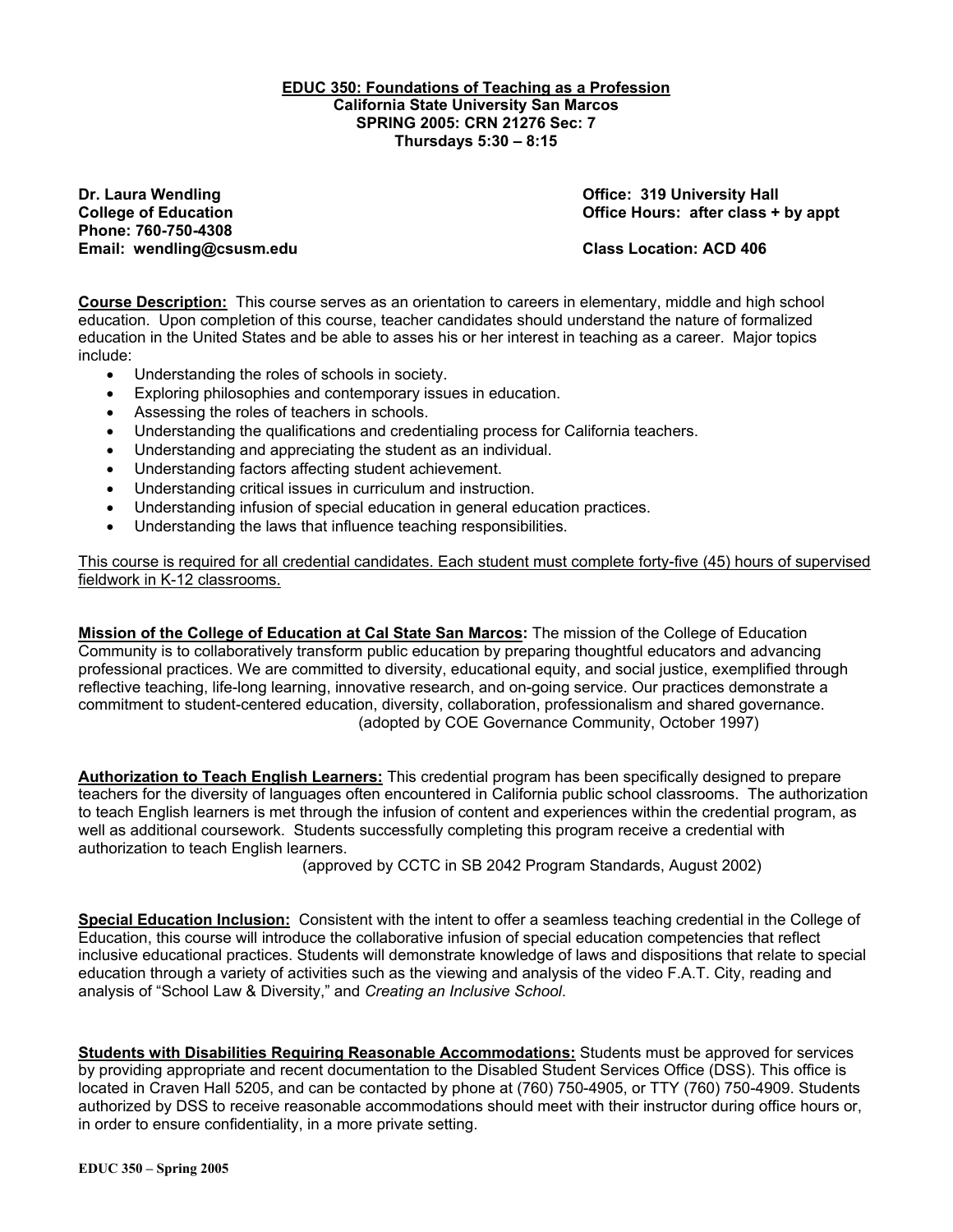**College of Education Attendance Policy:** Due to the dynamic and interactive nature of courses in the College of Education, all students are expected to attend all classes and participate actively. **Absences and late arrivals/early departures will affect the final grade**. A minimum grade of C+ is required in EDUC 350 to qualify as prerequisite for admission to the Cal State San Marcos teacher credential program. COE attendance policy states, "At a minimum, students must attend 80% of class time, or s/he may not receive a passing grade for the course at the discretion of the instructor. Individual instructors may adopt more stringent attendance requirements." Should students have extenuating circumstances, please contact the instructor as soon as possible. In this section of EDUC 350, the following attendance policy will apply: One class session may be missed without penalty to your grade. Each additional missed session will drop your final grade by 1/3 grade point.

**Credential Program Recommendations:** As one of several evaluation methods, EDUC 350 course instructors are asked for feedback concerning credential candidates who are applying for programs at Cal State San Marcos. Keep in mind that your professionalism and hard work in this class not only affect your course grade, but also indicate your readiness for a credential program.

**Field Work:** In addition to in-class work, assigned readings and projects, students will participate in forty-five (45) hours of supervised fieldwork assignments in a variety of public school settings. Approximately half of your time should be spent in one teacher's classroom, and the remainder of the time should be distributed among other classrooms. A recommendation (usually from the classroom teacher where most of the fieldwork is done), as well as a Field Experience Form with documented hours and teacher verification, are requirements for admission to the Cal State San Marcos Teacher Credentialing programs.

**Use of Technology:** Students are expected to demonstrate competency in the use of various forms of technology (i.e. word processing, electronic mail, use of the Internet, and/or multimedia presentations). Specific requirements for course assignments with regard to technology are at the discretion of the instructor. Keep a digital copy of all assignments for use in your teaching portfolio. Details will be given in class.

**Teaching Performance Expectation (TPE) for EDUC 350**: A primary goal of EDUC 350 is to begin the process of developing teacher candidates to become professional educators. The following TPE of the California Commission for Teacher Credentialing is expected to be met during this course:

### **TPE 12: Professional, Legal and Ethical Obligations**

Candidates are aware of their own personal values and biases and recognize ways in which these values and biases affect the teaching and learning of students. They resist racism and acts of intolerance. Candidates appropriately manage their professional time spent in teaching responsibilities to ensure that academic goals are met.

Candidates for a Teaching Credential understand and honor legal and professional obligations to protect the privacy, health, and safety of students, families, and other school professionals. They are aware of and act in accordance with ethical considerations and they model ethical behaviors for students. Candidates understand and honor all laws relating to professional misconduct and moral fitness.

#### **Teaching Performance Assessment for Developing as a Professional Educator**

The successful completion of the personal philosophy assignment is a requirement for completion of this course and is a component of partially meeting the TPE described above. This statement will be used for assessment both in the course and at completion of the College of Education program. Retain an electronic copy of your statement for submission for your portfolio at the completion of your teacher education program.

**All University Writing Requirement:** All courses at CSUSM require a 2500 word writing requirement. In this course, you will required to write extensively through the following assignments: weekly reading log, teacher interview, choice book report, contemporary issues research, educational philosophy paper, law and diversity paper, field experience reports, and various in-class writing assignments.

**CSUSM Academic Honesty Policy:** "Students will be expected to adhere to standards of academic honesty and integrity, as outlined in the Student Academic Honesty Policy. All written work and oral assignments must be original work. All ideas/materials that are borrowed from other sources must have appropriate references to the original sources. Any quoted material should give credit to the source and be punctuated with quotation marks.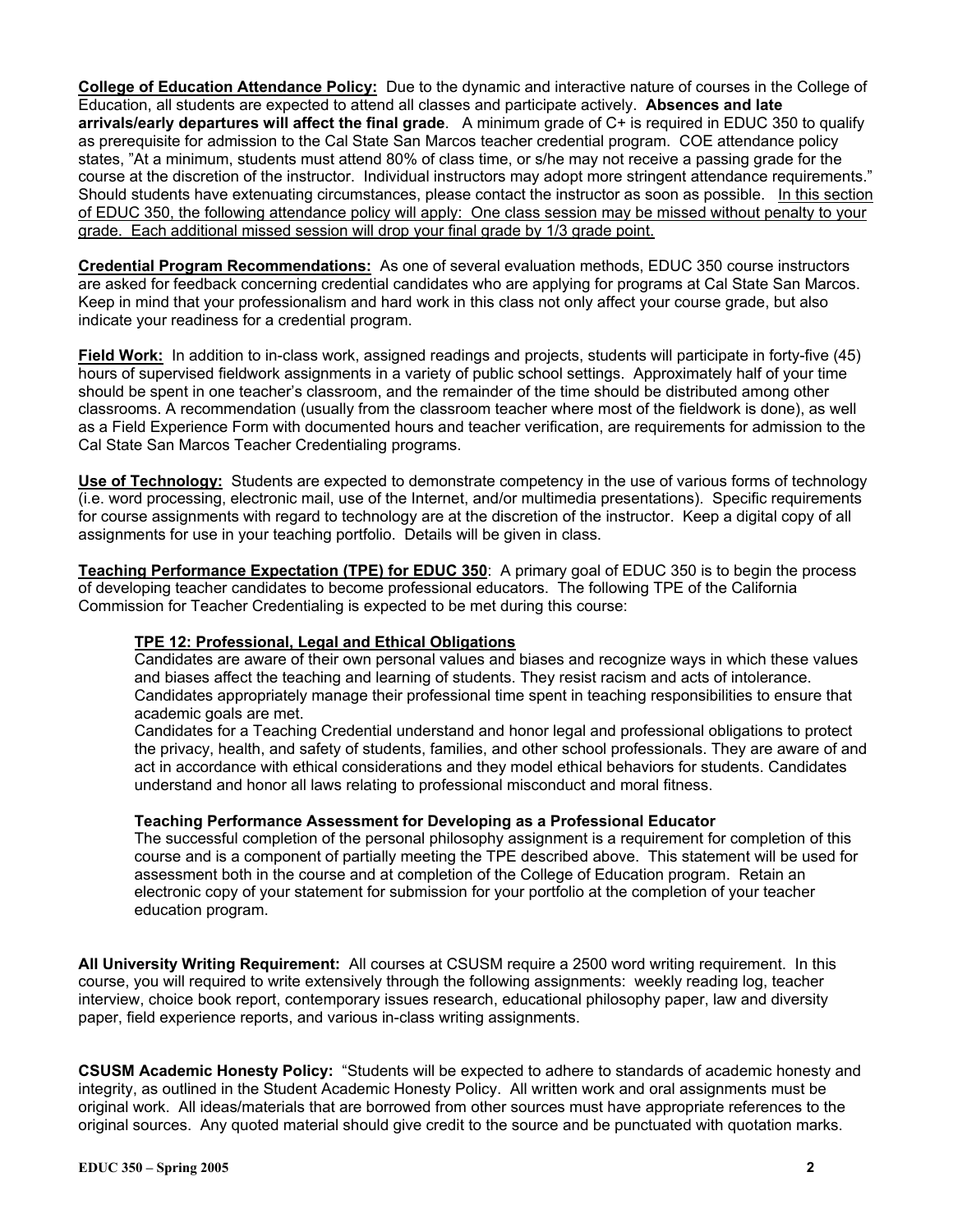Students are responsible for honest completion of their work including examinations. There will be no tolerance for infractions. If you believe there has been an infraction by someone in the class, please bring it to the instructor's attention. The instructor reserves the right to discipline any student for academic dishonesty in accordance with the general rules and regulations of the university. Disciplinary action may include the lowering of grades and/or the assignment of a failing grade for an exam, assignment, or the class as a whole."

**Course Requirements:** Teacher education is a professional preparation program. It is expected that students will come to class prepared to discuss the readings, submit required assignments, and participate in class activities. Students are expected to adhere to academic honesty and integrity, standards of dependability, confidentiality and writing achievement. Because it is important for teachers to be able to effectively communicate their ideas to students, parents, colleagues, and administrators, writing that is original, clear and error-free is a priority for the College of Education. It is expected that work will be turned in on time. Please discuss individual issues with the instructor.

**NOTE: If you will be absent, notify the instructor via email, as soon as possible, so arrangements can be made to save handouts, etc. You should also submit that day's written assignments via email to avoid deduction of points. Assignments are downgraded by 10% for each day late – after one week assignments receive no credit. Also, if you are given the option to revise your work, you must resubmit by the next class session.**

### **Required Texts:**

Armstrong D.G., Henson, K.T., and Savage, T.V. (2005). *Teaching Today.* Merrill Prentice Hall. **(TT)**

Villa, Richard A. and Thousand, Jacqueline S. (1995). *Creating an Inclusive School.* Alexandria, VA: Association for Supervision and Curriculum Development. (Chapters 1, 2, 3, p. 125-135 and 162-167) **(CIS)**

### **One of the following "Choice Books" to be determined IN CLASS:**

Codell, E. R. (2001). *Educating Esmé*. Chapel Hill, NC: Algonquin. Diver Stamnes, A. (1995). *Lives in the Balance*. Albany, NY: SUNY Press. Foster, M. (1997). *Black Teachers on Teaching*. New York: New Press. Michie, G. (1999). *Holler If You Hear Me*. New York: Teachers College Press. Paley, V. G. (1993). You Can<sup>1</sup>t Say You Can<sup>1</sup>t Play. Cambridge, MA: Harvard Press.

### **ASSIGNMENTS...**

#### *Please keep a copy for yourself of all submitted assignments and do not submit papers in binders / folders.*

### ¾ **Participation & Professionalism (10 points)**

This class is designed for hands-on, active learning that requires some "stepping out" in order to better understand the role of teacher and learner. Some of these activities include partner and small group teaching presentations, group discussions, and different kinds of reflective writing. The primary purpose of these assignments is personal reflection and growth, as well as serving as fuel for our discussions. Attend class prepared to discuss assigned readings/topics and to be a cooperative participant.

### **Key skills/knowledge I'll be evaluating:**

- Do you participate in class discussions productively, sharing your knowledge and understandings?
- Can you interact productively with your peers, taking on a variety of roles (leader, follower, etc.)?
- Do you contribute appropriately during group work to do your "share"?
- Are you able to accept others' opinions?
- Are you supportive of others' ideas? Do you have a "can do" attitude?
- Do you support your peers during their presentations?
- Can you monitor and adjust your participation to allow for your ideas as well as others' to be heard?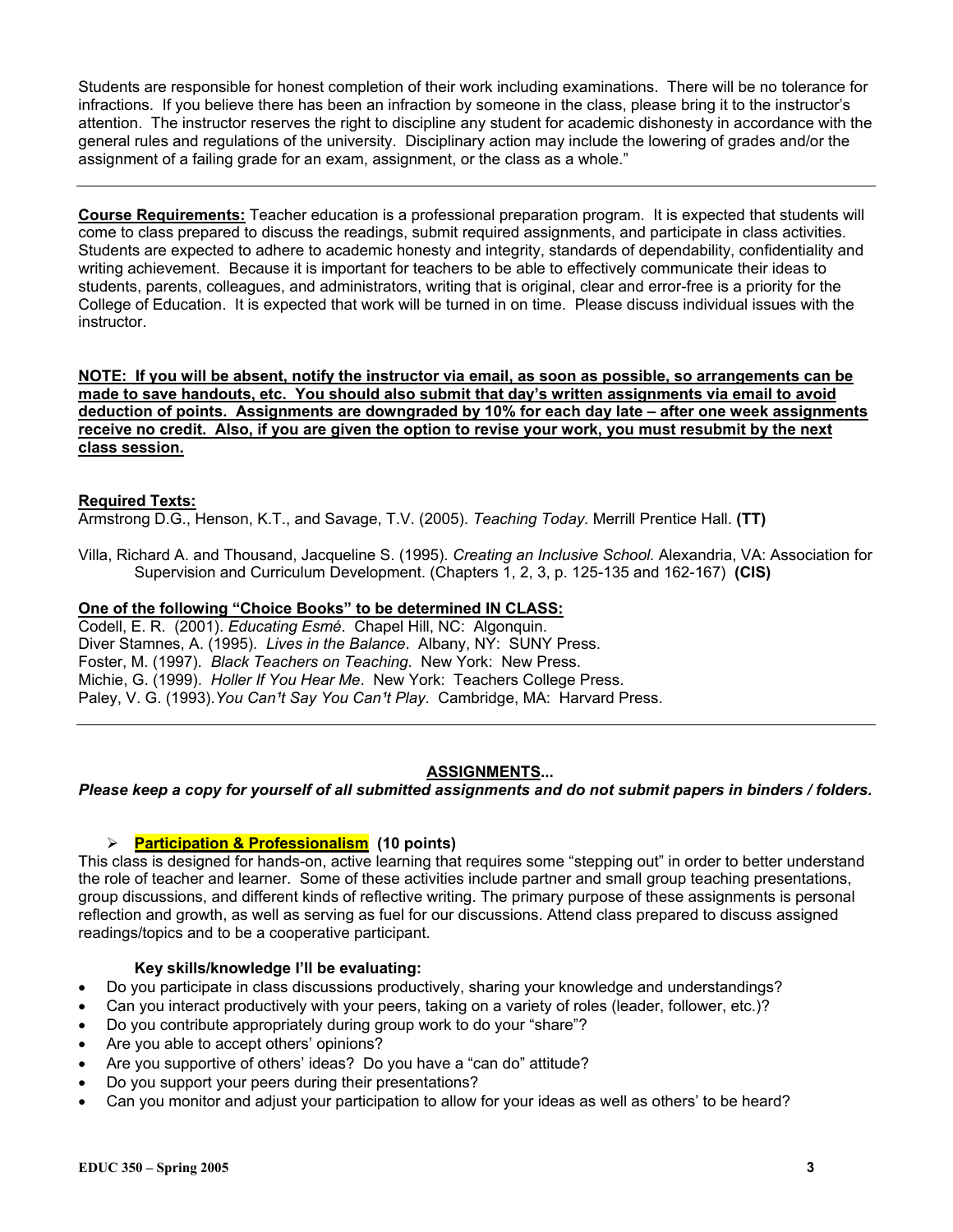# ¾ **Reading Response Log (10 points)**

The reading log provides an opportunity to reflect on learning about teaching through the assigned readings. In the log you will be asked to both summarize key points and reflect on what you have read. You will also share your writing with another student at the beginning of each class session. You will begin the semester with full credit. Points will be deducted if submissions are incomplete. Reduced credit will be given for late submissions. Reading Log format is provided later in this syllabus.

### **Key skills/knowledge I'll be evaluating:**

- At what level have you comprehended the reading? Is your work reflective of the issues and your thinking?
- What connections and relationships have you been able to make with the reading and prior class discussions, fieldwork, and class activities?

### ¾ **Field Experience Form (log) and Observation Reports (15 points)**

This assignment is designed to help you to better understand the complexity of today's classrooms, students and the various ways teachers address the needs of their classes – and to engage in a variety of classroom settings in order to determine if, and at what level, you might want to teach. Forms are located on the College of Education website under "Current Syllabi".

Students will maintain a log of hours spent observing/participating in classrooms. This log should reflect a minimum of 45 hours spent in various classrooms at different grade levels and on different sites. In addition, students will document their field observations, connections to concepts studied in EDUC 350, analyses, and questions. A minimum of 15 field observation reports is required. The format to be used will be explained in class.

### **Key skills/knowledge I'll be evaluating:**

- Can you articulate your assumptions/expectations about a given setting and then identify how your observation affects those assumptions/expectations?
- Can you observe key details, seeing both the "big picture" of the classroom and specific methods, interactions, etc.?
- Can you responsibly monitor your placement to include meeting the requirements of varied settings and minimum hours?
- Can you relate your class work and readings to your observations and provide an insightful analysis?

# ¾ **Interview Assignment (10 points)**

Select one of the following individuals to interview:

- 9 *K-12 Public School Teacher*: One way to better understand what it is like to be a teacher is to talk to a real one! Interview one with at least 3 years of experience or one who has retired in the last year or two.
- 9 *Senior Citizen*: Find someone 60 years of age or older and compare/contrast schooling in the past and at present!
- 9 *Public School District Personnel Officer*: Go straight to the top and find out what the key local issues are as well as what districts are looking for when they hire new teachers!

Ideas for questions will be provided and you are encouraged to design your own questions. You will share your findings in class and turn in a written summary of the interview results, in narrative form, that will analyze the responses and provide personal reflections based on readings and class discussions.

#### **Key skills/knowledge I'll be evaluating:**

- Were you able to arrange, organize, and conduct an interview that yielded useful and interesting information?
- If you were not sure of answers, did you ask your interviewee for clarification so you understood? Did you use follow up questions to probe for deeper responses?
- Were the questions you created thought provoking?
- Were your analyses and reflections based on information you have learned in EDUC 350 and prior knowledge?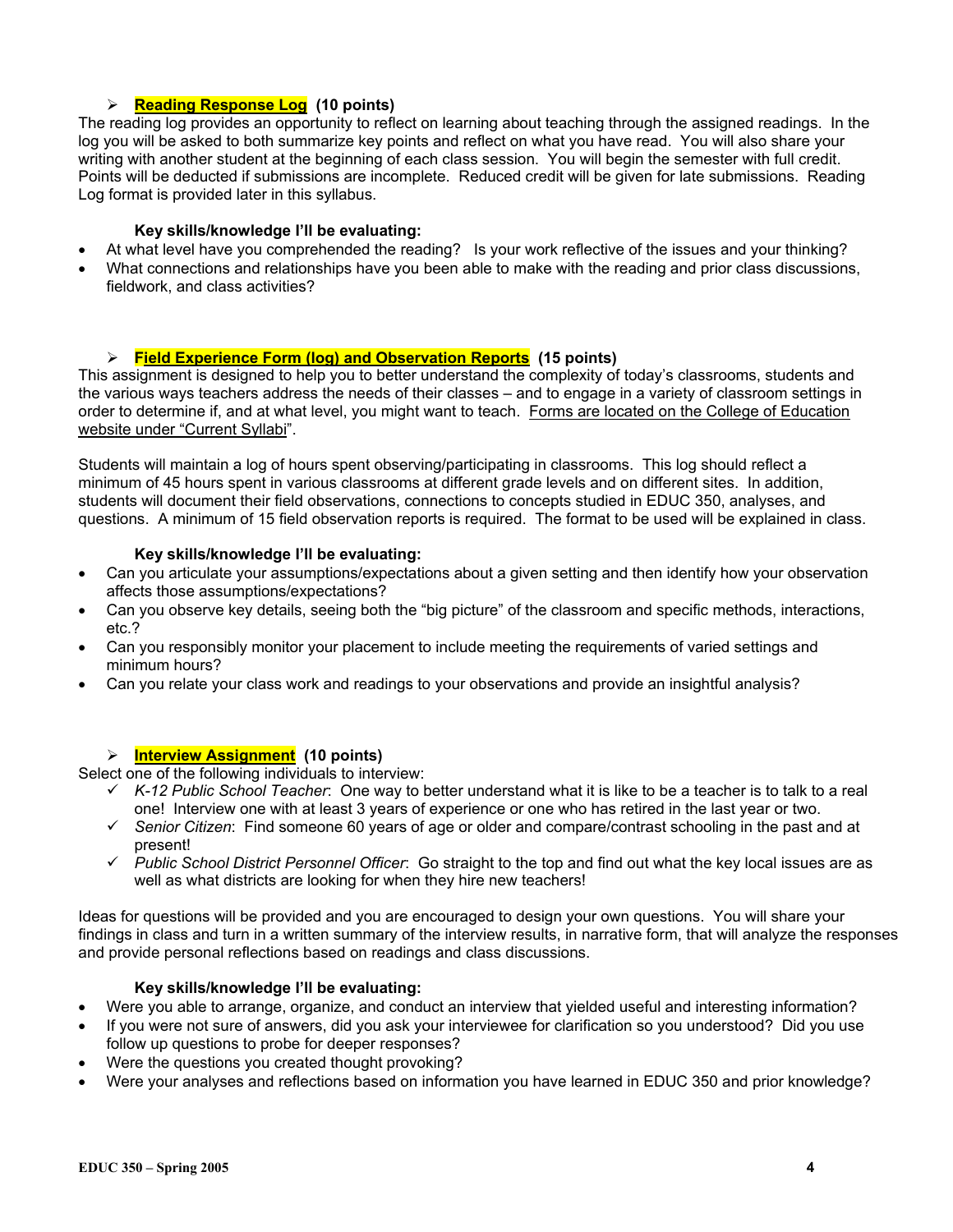### ¾ **Choice Book Report (and Oral Presentation) (10 points)**

Prepare a 2-3 page essay (double spaced) on the teacher(s) whose experiences were chronicled in your Choice Book.

- $\checkmark$  How did the teacher(s) in your book tell his/her story (ies)?
- $\checkmark$  How did the teacher(s) learn about the students and their needs?
- $\checkmark$  What did the teacher(s) do to address the students' needs?
- $\checkmark$  How does the experience of the teacher(s) relate to the readings and discussions from your coursework this semester?

You must make explicit connections to coursework, and you must relate the book to your own thinking about teaching. All students selecting the same book will work together to prepare a group "dramatic" presentation to share your knowledge and insights with other students.

# **Key skills/knowledge I'll be evaluating:**

- Were you able to devise a well written book report that addresses the questions above in a thoughtful/analytical manner?
- Were you able to work well with your peers and develop an engaging group presentation?

# ¾ **Current Events in Education (5 points)**

Sign up for a date when you will be responsible for presenting an item from the week's news in education. The item may be from the internet (e.g., www.edweek.org/), newspaper, or magazine, and may pertain to local or national/international issues. You will summarize and present the importance of the news for your classmates in 2 - 3 minutes.

# **Key skills/knowledge I'll be evaluating:**

- Did you select an article that has depth and importance?
- Can you speak articulately about your article's content?

# ¾ **School Law and Diversity (10 points)**

Details for this written report are provided at the end of this syllabus.

# ¾ **Contemporary Issues Research (15 points)**

Choose a major contemporary issue in education that interests you and a partner. Research the issue together and prepare a 20 minute oral report to share in class. The presentation should provide a description of the issue, its pros and cons, an analysis of the issue's implications (the "so what"), and a summary or conclusion.

At the time of your presentation each partner group will provide a one page typed abstract as well as a selected reading list (10-15 references in bibliographic form) for each class member. The instructor's copy should include each member's name and a description of each person's role in researching the topic and developing the presentation. Each group will also be responsible for developing a peer and self-evaluation for their presentation that will be given to the instructor after the oral presentation is completed. Selected members of the class will use the peer evaluation, and the group presenting will use the self-evaluation. Additional guidelines, format, and suggested topics will be discussed in class.

### **Key skills/knowledge I'll be evaluating:**

- Do you understand a major issue affecting education and can you speak intelligently to your peers?
- Did you read from enough sources to gather relevant information and then present this in a synthesized manner?
- Are you able to organize resources (materials, people, etc.) in support of a goal (in this case, your presentation)?
- Did you present your information confidently, creatively, concisely and in an organized manner?
- Are you able to apply what you've learned about effective teaching to engage your audience during your presentation?
- Did you develop an appropriate abstract and bibliography?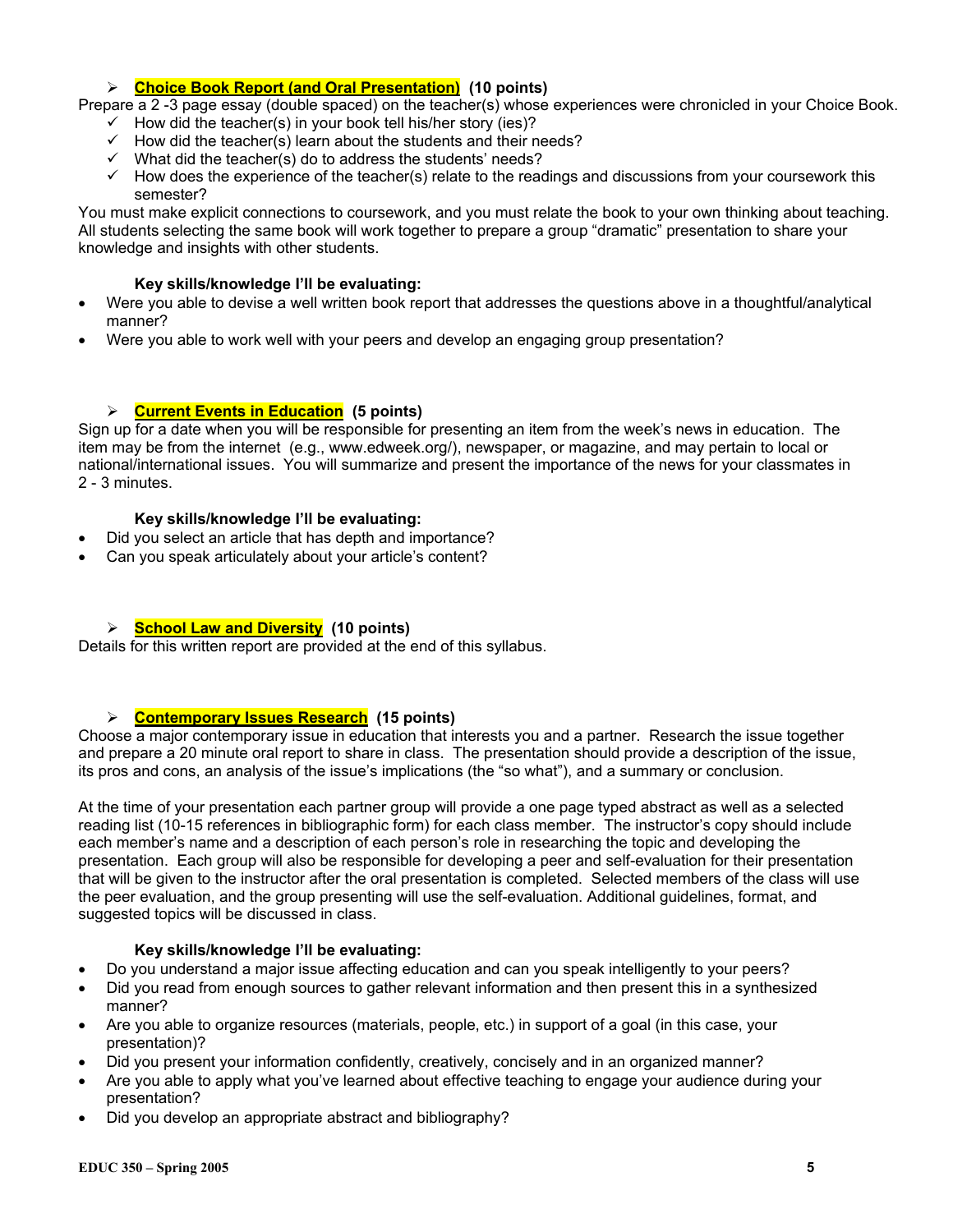### ¾ **Personal Philosophy of Teaching, Learning, Schooling & Inclusivity (15 points)**

To summarize your learning in this course, help you to clearly articulate your emerging beliefs about teaching, learning, schooling, & inclusivity, and prepare for future interviews, you will be asked to submit a paper (approx. 4 to 6 pages, typed, double-spaced) in which you imagine what you would say to the hiring committee of a school district if asked to describe your own distinct set of beliefs about teaching, learning and schooling. In preparing this assignment you will develop the paper over the course of the semester and will experience the process of drafting, giving and receiving reader response, and revision as stages of the writing process (experiencing firsthand what you should do as a teacher with your students). More information about the paper will be given in class.

#### **Key skills/knowledge I'll be evaluating:**

- Did you draw on all your resources/experiences (not just the book) to write your philosophy?
- Are you clear about your own beliefs? Did you address the needs of all learners?
- Can you articulate your ideas fluently and coherently with correctness?
- Is it clear you have had enough exposure to schools to write your current philosophy?
- Did you address the areas of teaching, learning, schooling and inclusivity?

Grades will be determined by the total number of points earned (100 points possible):

| $A = 93-100$ $B+ = 87-89$ |           |                                        | $B = 80-82$ $C = 73-76$ $D = 60-69$ |  |
|---------------------------|-----------|----------------------------------------|-------------------------------------|--|
| $A - 90-92$               | B = 83-86 | $C_+ = 77-79$ $C_- = 70-72$ $F = 0-59$ |                                     |  |

#### **Assignment Values**: (100 points)

Additional instructions regarding course assignments will be handed out in class.

| $\bullet$ | Participation and Professionalism    | 10 points |
|-----------|--------------------------------------|-----------|
| $\bullet$ | Reading Response Log                 | 10 points |
| $\bullet$ | <b>Field Experience Observations</b> | 15 points |
| $\bullet$ | <b>Interview Assignment</b>          | 10 points |
| $\bullet$ | Choice Book Report/Presentation      | 10 points |
| $\bullet$ | <b>Current Events in Education</b>   | 5 points  |
| $\bullet$ | School Law and Diversity             | 10 points |
| $\bullet$ | <b>Contemporary Issues Report</b>    | 15 points |
| $\bullet$ | Personal Philosophy of Teaching      | 15 points |
|           |                                      |           |

### **A Holistic View -- Grading Rubric: EDUC 350**

**This course will begin to prepare you for a career in which you will significantly impact human lives. No amount of training will ever be enough. Giving less than 100% is not sufficient. Therefore, your instructor assumes that everyone in the class will aim to perform at the highest level possible.** 

Following are characteristics of an "A" student.

#### *An "A" student is one who:*

- $\triangleright$  completes all assignments on time and demonstrates the ability to summarize, analyze, and/or reflect at high levels.
- $\triangleright$  varies sources of information for assignments, demonstrating high degree of effort in pursuing varied perspectives around important educational issues.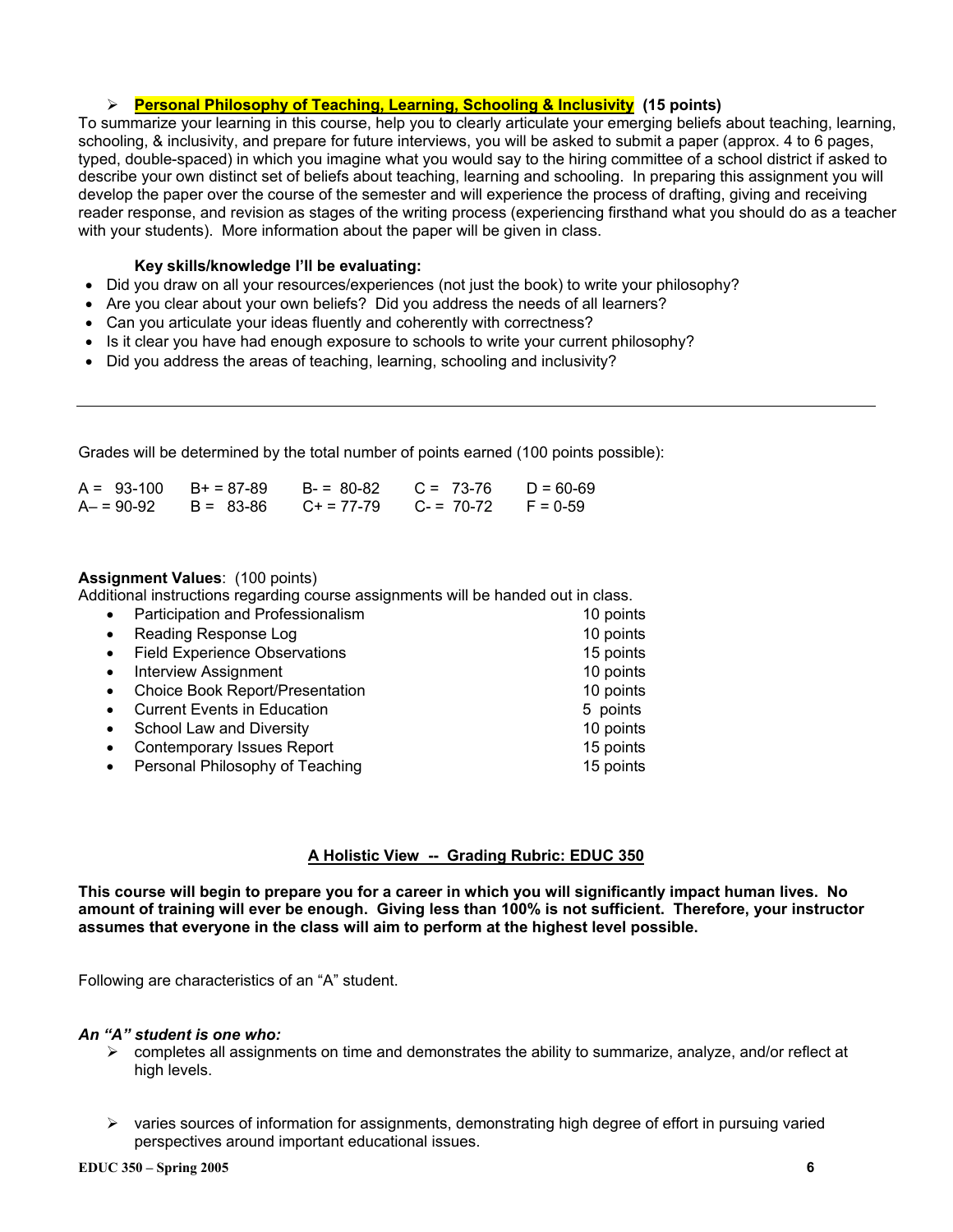- $\triangleright$  completes all the reading assignments and develops thoughtful and thorough responses.
- $\triangleright$  produces papers that reveal a commitment to self-discovery and learning.
- $\triangleright$  produces papers at a professional level in terms of both writing and content.
- ¾ develops a high quality presentation, demonstrating significant learning around a contemporary issue.
- $\triangleright$  presents confidently and intelligently, demonstrating effective teaching skills.
- $\triangleright$  completes assignments in/out of class with a focus on learning and exploration, pushing him/herself to better understand the profession through quality work.
- $\triangleright$  attends every class meeting and is fully engaged during class.
- $\triangleright$  pushes him/herself to new understandings by participating in discussions, sharing his/her opinions, and valuing others' perspectives.
- $\triangleright$  contributes to the positive environment of the class by respecting all members.
- $\triangleright$  completes the Personal Philosophy of Education paper to reveal significant understanding of the complexities of the education profession and to demonstrate learning around course goals.
- $\triangleright$  completes all field experience work (45 hours, 3 different settings, & 15 reports) with high quality analysis and reflection, and a willingness to "stretch" beyond what s/he already knows.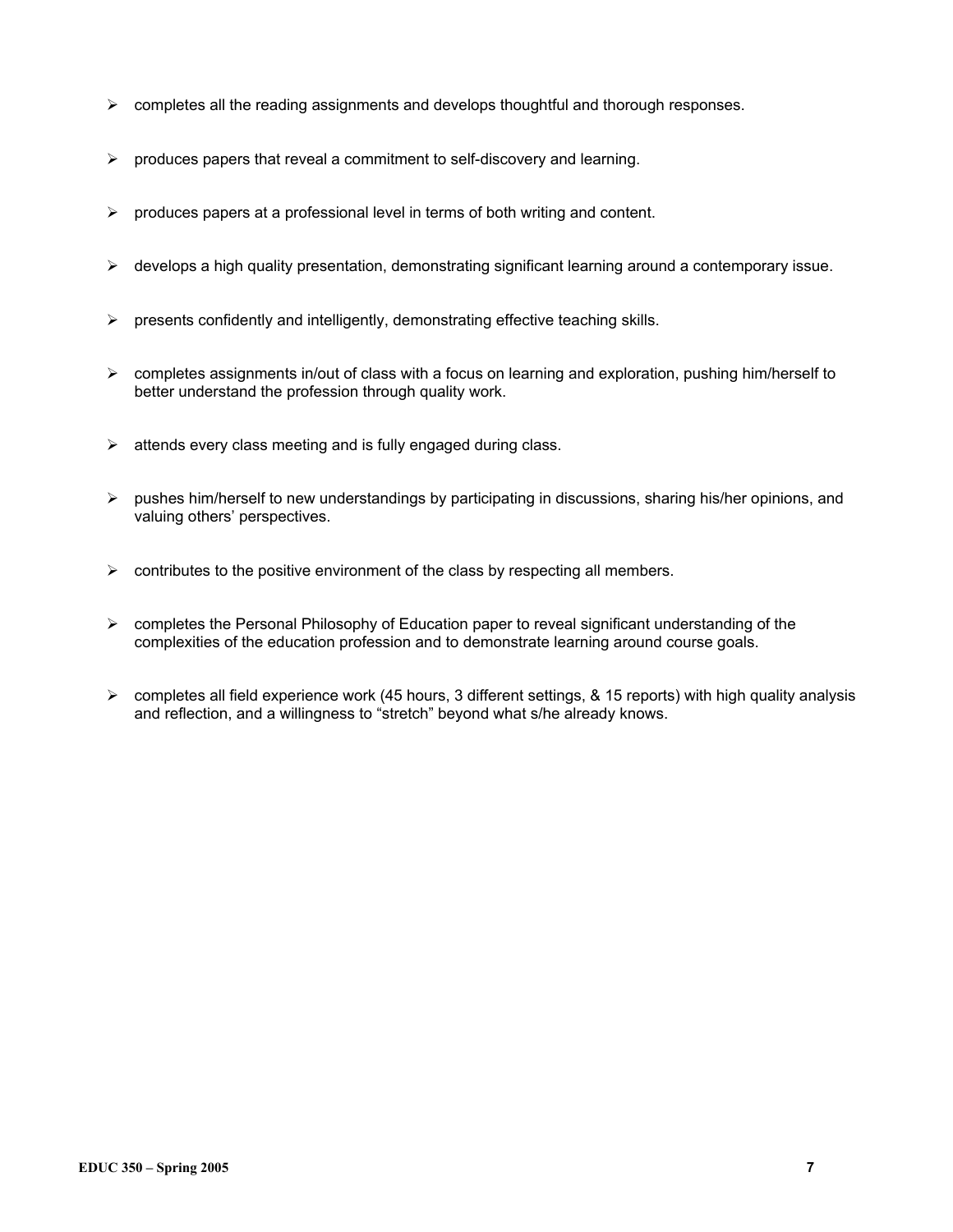# **EDUC 350 -- Anticipated Schedule**

| Wk               | <b>Date</b> | <b>Topic</b>                                                   | <b>Reading</b><br>(Logs) | <b>Assignment</b>                                                          |
|------------------|-------------|----------------------------------------------------------------|--------------------------|----------------------------------------------------------------------------|
| 1                | 1/20        | Course Introduction<br>Why Teach?                              |                          |                                                                            |
| $\boldsymbol{2}$ | 1/27        | Education in an Age of Change                                  | TT:1                     | Current Events (CE) # 1<br>small photo for me to keep                      |
| 3                | 2/3         | Becoming a Professional Educator                               | TT:2                     | CE#2                                                                       |
| 4                | 2/10        | Challenges of School Reform                                    | TT:3                     | CE # 3<br><b>Interview Assignment</b>                                      |
| 5                | 2/17        | Profiles of Today's Learners                                   | TT:4                     | CE#4<br>Ed Philosophy - Draft 1                                            |
| 6                | 2/24        | <b>Responding to Diversity</b>                                 | TT: 5                    | CE#5<br>Field Observations 1-5                                             |
| 7                | 3/3         | ----- Contemporary Issues Independent Work -----               |                          |                                                                            |
| 8                | 3/10        | Lives & Work of Teachers - Choice Book                         |                          | CE#6<br><b>CB Presentations/Report</b>                                     |
| 9                | 3/17        | Needs of Exceptional Learners                                  | TT: 6                    | CE # 7<br>Remaining CB Presentations                                       |
| 10               | 3/24        | Curriculum & Instruction                                       | TT: 7 & 8                | CE # 8<br>CI Groups #                                                      |
| 11               | 3/31        | <b>SPRING BREAK - no class</b>                                 |                          |                                                                            |
| 12               | 4/7         | Management & Discipline                                        | TT:9                     | CE # 9<br>CI Groups #                                                      |
| 13               | 4/14        | CIS: 1, 2, 3, 8<br>Including Inclusion<br>pp. 125-135; 162-167 |                          | School Law & Diversity paper<br>Field Observations 6-10<br>CI Groups #     |
| 14               | 4/21        | Social & Philosophical & Historical                            | TT: 11 & 12              | CE # 10<br>Ed Philosophy--Draft 2                                          |
| 15               | 4/28        | Legal Issues                                                   | TT: 14                   | CI Groups #<br>Ed Philosophy Final Paper<br>Field Observations 11-15 + Log |
| 16               | 5/5         | © Final Discussions ©                                          |                          |                                                                            |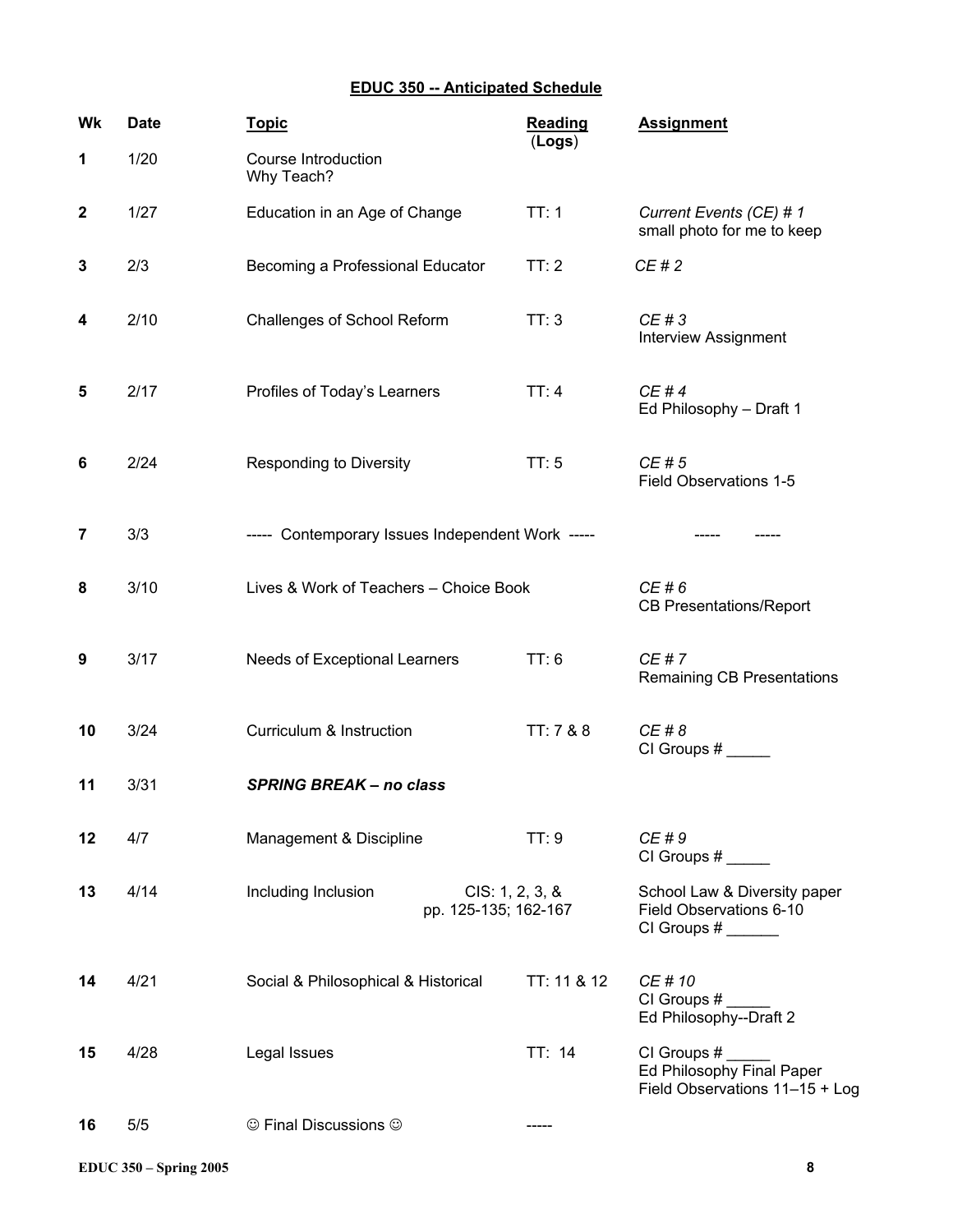### **EDUC 350 READING LOGS**

Your reading log will take the format of a conversation with yourself in which you will both summarize and comment on the week's assigned readings. By reflecting on your readings in this manner, it is expected you will both better remember what you have read, as well as become more focused on the issues you feel are the most important, intriguing, usable or questionable.

### FORMAT

\*Reading Logs should be typed.

\*Divide your paper down the middle to form two columns.

\*Enter headings according to the example below, including your name, the course number, your nicknumber, the date, the chapter/author.

\*Use the left column to write a summary of the reading. This may include quotes (note page number), prose and bulleted points of information. Choose the key points that YOU feel are most essential. Aim for 5 to 7 points. When two chapters are assigned select 3 points from each chapter.

\*Use the right column to record your comments, thoughts, impressions, questions, etc. These comments should directly correspond to what you have written in the left column, so try to line up the corresponding pieces of text.

\*Leave a bit of space at the end for reviewer comments.

#### **RESPONSE TO READING LOGS**

At the beginning of each class, find a colleague and exchange logs. Take a few minutes to read what your partner has written, and then write a one or two sentence response. This will give you the opportunity to view the readings from another perspective.

Note: Reading Logs submitted late and/or without reviewer comments will not receive full credit.

\*\*Example Format for Headings\*\*

| <b>Suzy Smarts</b><br><b>EDUC 350</b><br>1/27/05<br>Reading: TT - Chapter 4 | (Nicknumber) 17 |
|-----------------------------------------------------------------------------|-----------------|
| <b>SOURCE</b>                                                               | <b>COMMENTS</b> |
|                                                                             |                 |
|                                                                             |                 |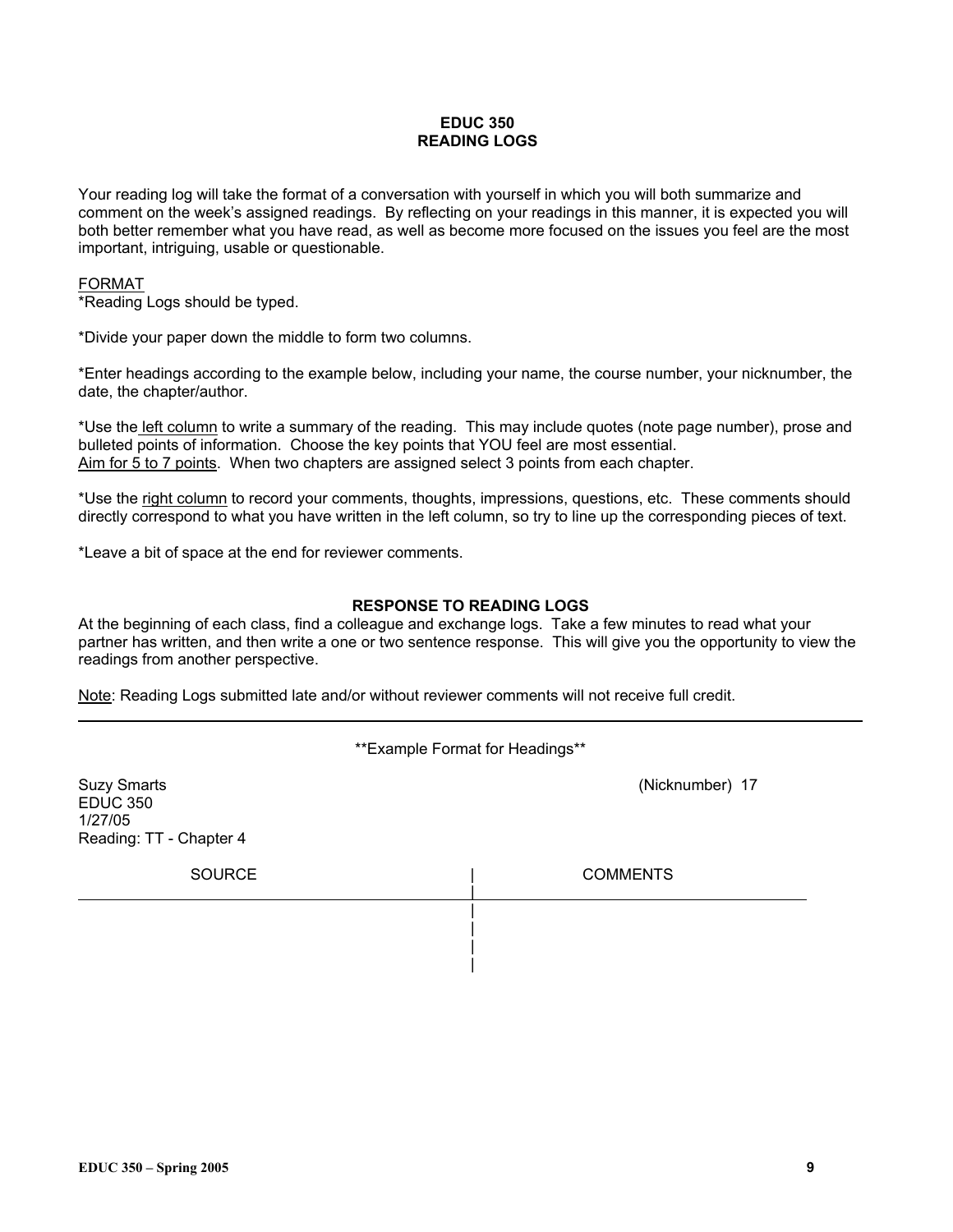### **LAW AND DIVERSITY ASSIGNMENT**

You will apply your understanding of the legal context of inclusive education and laws that influence teaching responsibilities.

#### **Study the following chapters and web sites:**

Thousand, J.S. (passed out in class) Laws related to special education that affect teachers.

Villa, R. A. & Thousand, J. S. (1995). Creating an inclusive school. Alexandria, VA: Association for Supervision and Curriculum Development. Read all of Chapter 2.

U.S. Disability Law. Internet address: www.law.cornell.edu/topics/disability.html

#### **Includes information about laws affecting people with disabilities.**

OSERS IDEA Home Page. Internet address:

www.ed.gov/offices/OSERS/IDEA

Explanation of federal legislation known as IDEA, which ensures a free appropriate education in the least restrictive environment for children with disabilities. The latest l997 federal reauthorization of the law is explained in detail.

#### **Reflection and Applications:**

Apply your understanding of the legal context of inclusive education and laws that influence your teaching responsibilities by:

- 1. In writing, identify five laws or court decisions that influence you as a professional educator. At least one of these five must relate to special education law.
	- Identify the law / court decision and give a rationale for each selection.
	- Why is it important to you?
	- How might they affect your teaching?

2. Be prepared to share your selections and rationale for selection of the laws and decisions on the date assignment is due.

Note – It is suggested that you use one page (double spaced) to address each of the 5 laws or court decisions. Identify the law at the top and then provide your rationale.

#### **Laws Related to Special Education that Affect Teachers**

#### By Jacqueline Thousand

Chapter 2 of Villa and Thousand (l995), Contemplating Inclusive Education from a Historical Perspective, charts over 200 years of history which has brought us as a country to embrace inclusive educational opportunities for all children. What follows is a summary of key court cases and legislation which have shaped special education and the teacher's role in supporting students with varying learning and language differences. For more detail see these two web sites: www.law.cornell.edu/topics/disability.html and www.ed.gov/offices/OSERS/IDEA.

#### **Legislation Related to Special Education**

The development of special education services in this country has been greatly influenced by the civil rights movement of the l960s. Out of the movement came legislation designed to prevent discrimination. For instance Section 504 of the Vocational Rehabilitation Act of l973 is a civil rights law that prevents discrimination against all persons with disabilities in programs the receive federal funds. Since all public schools receive federal funds in some form, Section 504 ensures equal opportunity for students' participation in the full range of school activities. Also, through Section 504, some students who are not eligible for special education services may receive accommodations to assist them to be successful in school. For example, students with health problems such as asthma or extreme allergies as well as other challenges that do not make them eligible for special education my receive assistance through Section 504.

The Americans with Disabilities Act (ADA), signed into law by President Bush in l990 extends the Vocation Rehabilitation Act of l973 by protecting all individuals with disabilities from discrimination and requires employers to make reasonable accommodations for employees with disabilities. ADA does not deal directly with education;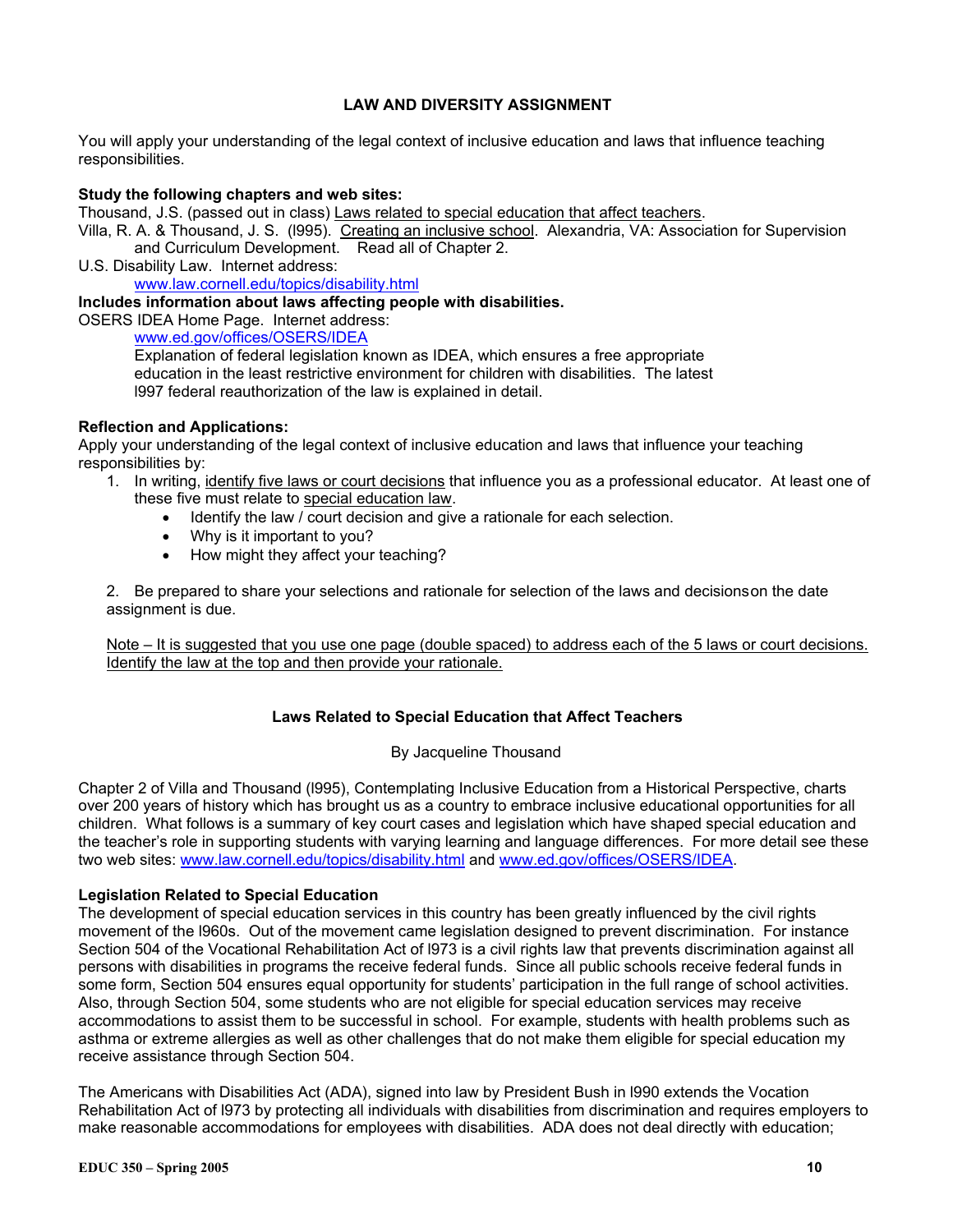however, it does clarify the civil rights of all people with disabilities and ensures that buildings, transportation, and other public places (including schools) are accessible to people with disabilities. Your school must be accessible to wheelchairs, for instance. If it is not, it must undergo renovations to install ramps, elevators, or wide entryways.

In l975 the U.S. federal government finally made a legal commitment to the education of students with disabilities. In that year Congress passed Public Law 94-142, the Education for the Handicapped Act (EHA) which set federal guidelines for special education services. It translated early court decisions into civil rights principles for students with disabilities and mandated the six concepts that have guided special education practice ever since. Those six principles are:

- 1. **Free Appropriate Public Education**. Students with disabilities are entitled to attend public schools and to receive the educational services they need. This education is provided at no cost to parents.
- 2. **Least Restrictive Environment**. Students with disabilities must be educated in the least restrictive environment in which they can succeed with support. For most students, this environment is the general education classroom.
- 3. **Individualized Education Program**. Services for students with disabilities must be individually tailored. This is accomplished by annually developing or revising an Individualized Education Program (IEP). Every IEP includes a statement of the student's current performance levels, a set of goals and accompanying short-term benchmarks or objectives for achieving the goals. The IEP clearly specifies who is responsible for delivering various aspects of the student's program, how progress will be evaluated, and where and how long services will be provided.
- 4. **Nondiscriminatory Evaluation.** Students are to be assessed using instruments that do not discriminate on the basis of race, culture, or disability. In considering eligibility for special education, students must be assessed by a multidisciplinary team in their native language using tests that directly relate to the area(s) of concern for which the child was referred.
- 5. **Due Process**. Due process procedures protect students with disabilities and their parents in all special education affairs. Specifically, if a disagreement occurs between the family and school personnel regarding a student's eligibility for special education, no changes can be made in the student's services until an impartial hearing and, if necessary, the appropriate court resolves the issue. School personnel also are protected if they disagree with parents' requests for services; they also may use due process procedures to resolve the dispute.
- 6. **Zero Reject and Child Find**. No student may be excluded from public education because of a disability. Each state also must take action to locate children who may be entitled to special education services.

Public laws must be periodically reauthorized. The l990 reauthorization of P.L. 94-142 described above changed the law to the Individuals with Disabilities Education Act (IDEA). The more suitable person-first language of "individual with disabilities" replace the unfavorable labeling language of "the handicapped" in the title of the legislation. This law added significantly to providing education to very young children with disabilities and preparing older student for transition to post-secondary life. Two new categories of disability – autism and traumatic brain injury – were added to the already existing categories of learning disabilities, speech or language impairments, mental retardation, emotional disturbance, hearing impairments, visual impairments, deaf-blindness, orthopedic impairments, multiple disabilities, and other health impairments. It also funded projects to promote the inclusion of students with severe disabilities in general education.

In l997, President Clinton signed into law the second reauthorization of P.L. 94-142 and accompanying amendments know as IDEA 97. Seven significant changes greatly affect schools, teachers, and educational and assessment practices**.** 

- 1. **General Education** Teacher Involvement. At least one general educator must participate as a member of a student's IEP team. The IEP also must directly address the student's participation in general education and must justify placements that are not in general education.
- 2. **Evaluation and Eligibility**. IDEA 97 clarifies that when parents consent to have their child evaluated, they are not consenting to possible future special education placement. Students cannot be made eligible for special education because of past poor instruction or because of language differences. Previous requirements that a comprehensive reevaluation occurs every three years can be modified if the family desires; already existing information can be used rather than repeated administration of standardized tests.
- 3. **Assessment of All Students**. Historically students receiving special education services were not included in state, district, or school-wide assessment of student performance. IDEA 97 corrected this by requiring that by July, 2000, each state must assess the academic progress of students who have IEPs by including them in the standardized assessments other students task or by using an alternative assessment process.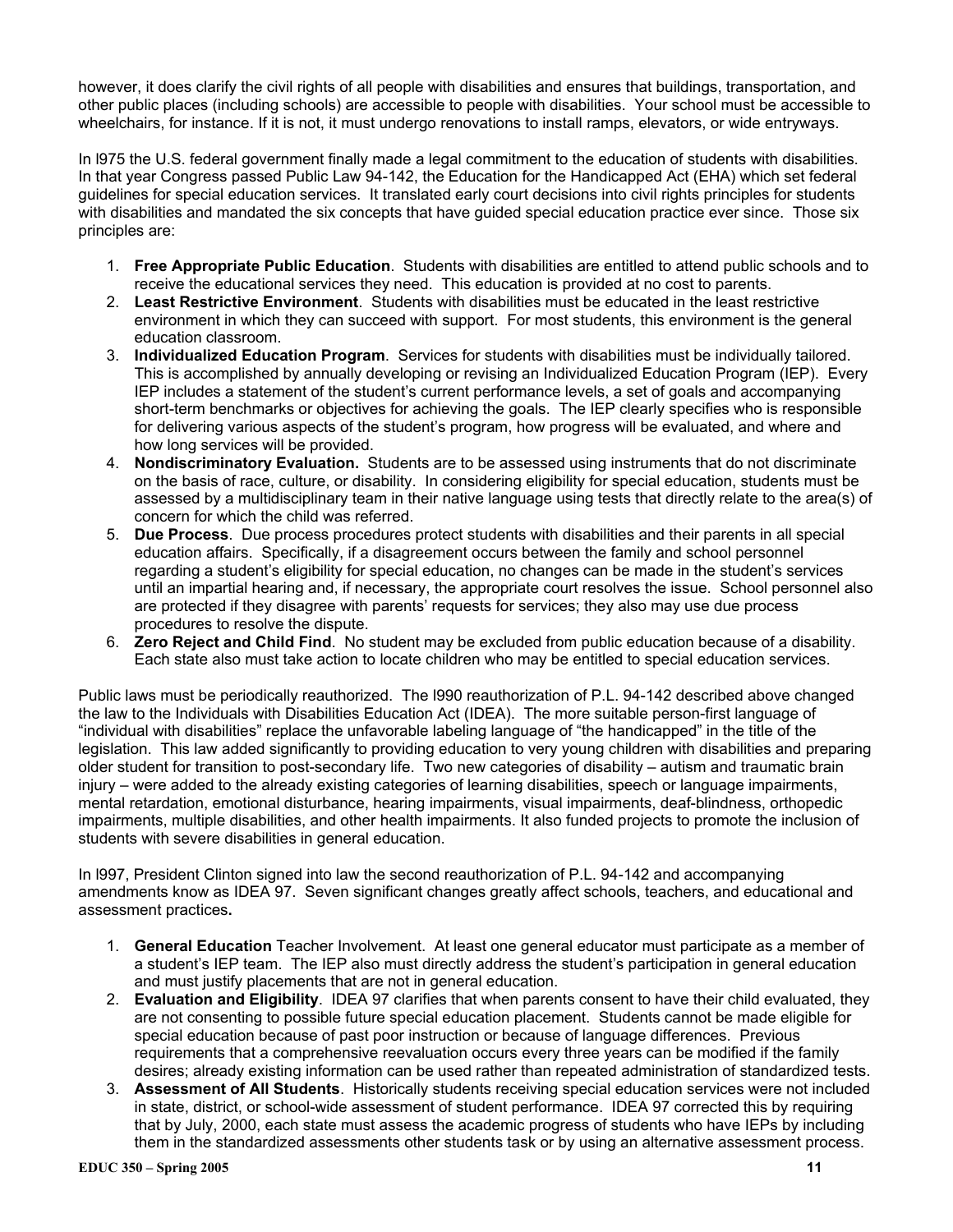Students who need appropriate adaptations such as extended time or large print during assessment are entitled to these adaptations.

- 4. **Discipline**. If needed, the IEP must include strategies for addressing student behavior issues. A behavior pan must be developed, if a student is suspended or placed in an alternative interim placement. If a student with disabilities brings a weapon or drugs to school, the school now has the option to place the student in an alternative placement for up to 45 days; and that placement must provide continued special education services.
- 5. **Transition.** Beginning at age 14, IEPs must address the transition to post-secondary needs of students eligible for special education. These needs must be updated annually, with increasing detail each year as to the school and outside services (e.g., community vocational education) the student will access.
- 6. **Paraprofessionals**. Paraprofessionals, teaching assistants, aides, and like personnel must be trained for their jobs and appropriately supervised.
- 7. **Mediation**. As part of due process procedural rights, each state must make mediation available to parents as an early and informal strategy for resolving disputes over a student with disabilities' identification, placement or services. The State bears the cost of mediation. Parents do not have to mediate; and mediation may not delay a possible due process hearing.

### **Court Cases Influencing Special Education**

Issues concerning students with disabilities are addressed by federal and state laws. How these laws are interpreted often is resolved through the courts. Since 1954, many hundreds of legal decisions have clarified the rights of students with disabilities and the role of educators in supporting these children's education. In many instances court decisions led to the development of and passage of legislation. As you review some of the landmark decisions listed here, you should notice how they influenced legislation described earlier.

- **Brown v. Board of Education (l954).** This probably is the most important case in establishing the principle that school segregation denies equal education opportunity. Although the decision refers primarily to racial segregation, it is viewed as the foundation for ensuring equal educational opportunity for students with disabilities.
- **Diana v. State board of Education (l970).** California was required to correct biased assessment practices with Chinese American and Mexican American students. Students for whom English was not a primary language had to be assessed in both their primary language and English; culturally biased items had to be dropped from tests and alternative intelligence tests had to be developed to reflect Mexican American culture.
- **Larry P. v. Riles (l984).** In California it was ruled that IQ testing as a basis for identifying African American students as mentally retarded for special education purposes was discriminatory. California schools were ordered to reduce the disproportionately high numbers of African American students in special classes for students with mental retardation.
- **Honig v. Doe (l998).** This decision ruled that if a students is excluded from school for more than 10 days, it was a change of placement and all procedures for making a change of placement must be followed.
- **Daniel R.R. v. State Board of Education. (l989).** This decision established the consideration of the following two factors in determining the appropriateness of a placement for a student with disabilities: 1) whether a student can be satisfactorily educated in general education with supplementary supports and services, and 2) whether, in cases in which the general education setting is not successful, the student is mainstreamed to the maximum extent appropriate.
- **Oberti v. Board of Education of Clementon School District (l993).** This case is considered key in establishing the principle of inclusive education. In this case concerning a student with Down syndrome, the district court ruled and the court of appeals upheld the ruling that school districts must make available a full range of supports and services in general education to accommodate the needs of students with disabilities. The court stipulated that because a student learns differently from others does not necessarily warrant exclusion from general education.
- **Doe v. Withers (l993).** Mr. Withers, a history teacher, was responsible for making oral testing accommodations for Douglas Doe, a student with learning disabilities who was in his class. Although a state legislator, Mr. Withers refused to provide the oral testing. Consequently, Douglas failed the class, making him ineligible for athletics. The court awarded the family \$5000 in compensatory damages and \$30,000 in punitive damages. This case is widely cited as an example of general educators' responsibility to make good faith efforts to provide required accommodations for students with disabilities.
- **Sacramento Unified City School District v. Rachel H. (l994).** This case is another historic national victory for inclusive education, not only because the Ninth Circuit U.S. Court of Appeals required the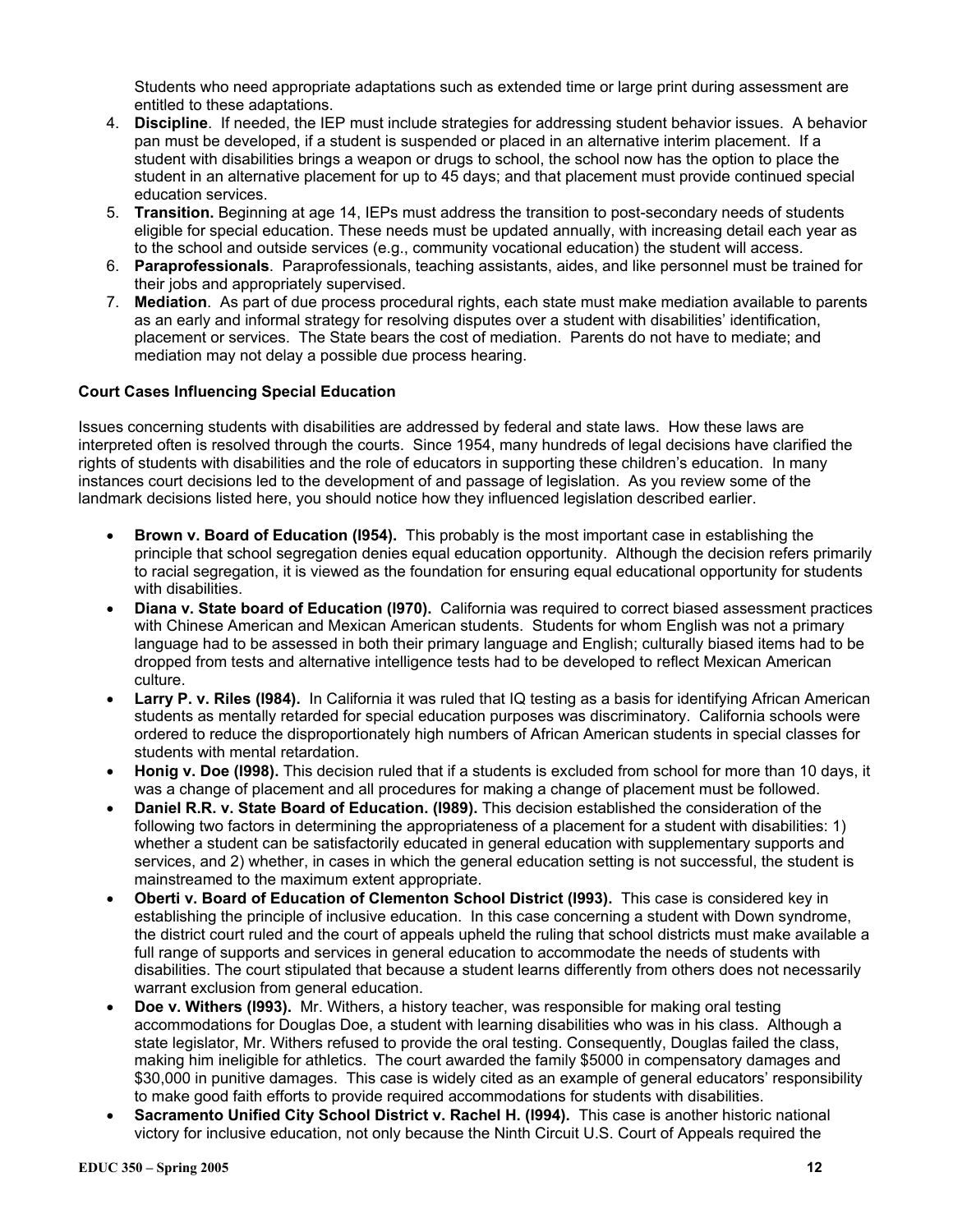Sacramento school district to place Rachel Holland, a girl with severe disabilities, in regular education classes full-time with non-disabled peers, but because the U.S. Supreme Court refused to hear the school district's 11th hour appeal to overturn the Ninth Circuit's decision. This left the circuit court's landmark decision intact and, in the words of the Holland's attorney, "signaled the end to a system that automatically excludes children with disabilities from the regular classroom and relegates them to segregated 'handicapped only' classes.